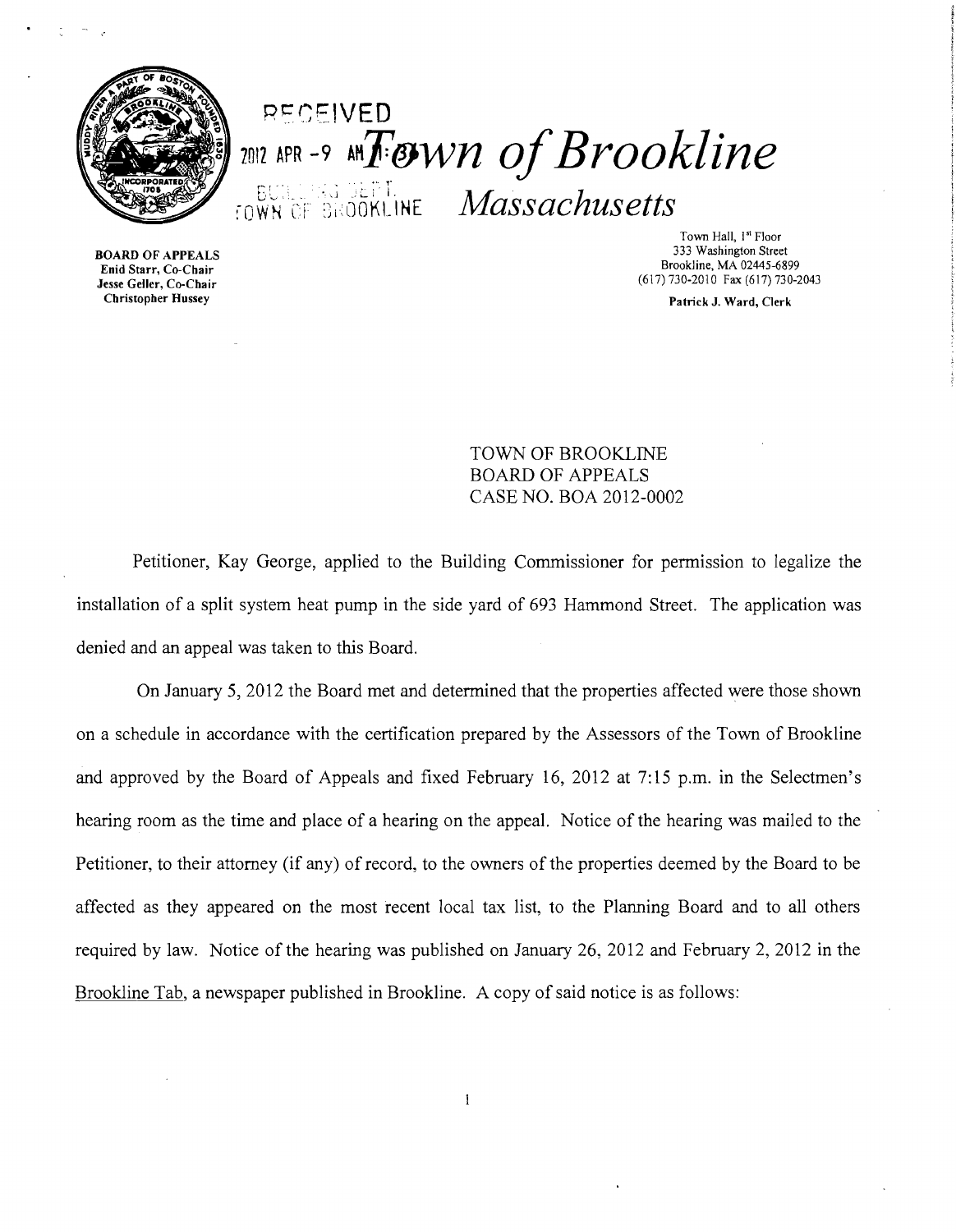### NOTICE OF HEARING

Pursuant to M.G.L. C. 39, sections 23A & 23B, the Board of Appeals will conduct a public hearing to discuss the following case:

Petitioner: George, Kay

Owner: George, Kay Location of Premises: 693 Hammond Street Date of Hearing: Feb 16, 2012 Time of Hearing: 7:15 p.m. Place of Hearing: Selectmen's Hearing Room, 6<sup>th</sup> Floor

A public hearing will be held for a variance and/or special permit from:

- 1. 5.43; Exceptions to Yard and Setback Regulations, special permit required.
- 2. 5.60; Side Yard Requirements, variance required.
- 3. 5.63; Accessory Buildings or Structures in Side Yards, variance require

of the Zoning By-Law to construct a parking area to install an outdoor split system heat pump in the side yard of your property at 693 HAMMOND ST.

Said premise located in a T-6 (Two~family and attached single-family) Residential district.

*Hearings, once opened, may be continued by the Chair to a date and time certain. No further notice will be mailed to abutters or advertised in the TAB. Questions regarding whether a hearing has been continued, or the date and time ofany hearing may be directed to the Zoning Administrator at* 617-734 *2134 or check meeting calendar* 

*at:http://calendars.town.brookline.ma.usIMasterTownCalandarl?FormID= 158.* 

The Town of Brookline does not discriminate on the basis of disability in admission to, access to, or *operations ofits programs, services or activities. Individuals who need auxiliary aidsfor effective communication in programs and services of the Town of Brookline are invited to make their needs known to the ADA Coordinator, Stephen Bressler, Town ofBrookline,* 11 *Pierce Street, Brookline, MA 02445. Telephone:* (617) *730-2330; TDD* (617) *730-2327.* 

## Enid Starr Jesse Geller Christopher Hussey

At the time and place specified in the notice, this Board held a public hearing. Present at the hearing was Board Members, Jonathan Book, Lisa Serafin, and Mark Zuroff. The case was presented by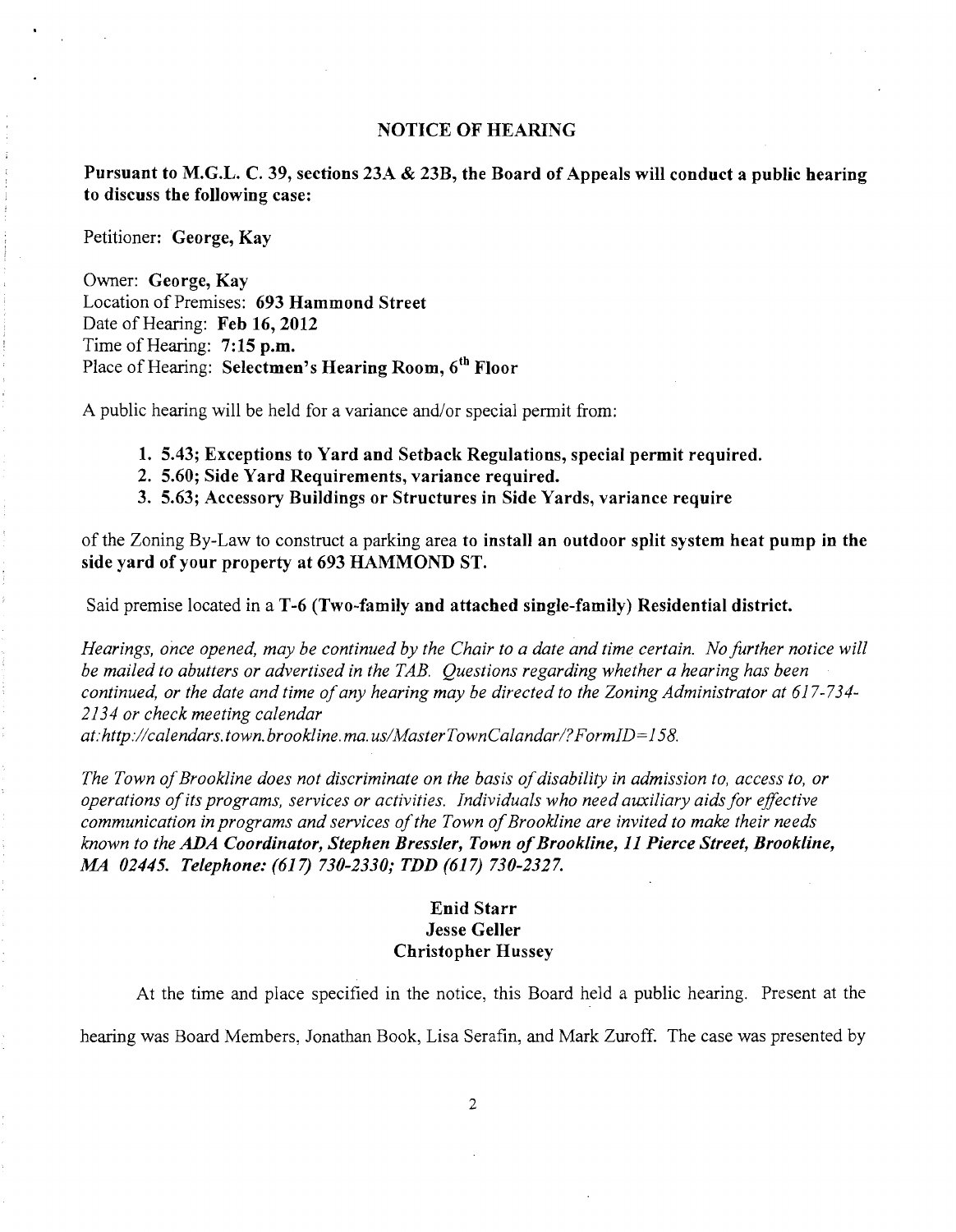the attorney for the petitioner, Robert L. Allen Jr., 300 Washington Street, Brookline MA 02445. Also in attendance was the petitioner Kay George.

Mr. Allen described the property located at 693 Hammond Street, Brookline, Massachusetts. The applicant, Kay George, wishes to legalize the installation of a split system heat pump in the side yard of 693 Hammond Street. The heat pump is completely screened inside a fenced-in area. 693 Hammond Street is the northernmost townhouse of four townhouses located on a rear lot near the intersection of Hammond Street and Pine Road. The Holyhood Cemetery is located immediately to the rear of the property. There is a parking lot in front serving the four dwellings.

Mr. Allen explained that this issue first arose when the original heat pump, located in the rear yard immediately behind the unit, broke down. The heat pump was an older Freon-gas unit which was not very energy efficient. In order to replace the unit, a contractor would have to replace all the pipes servicing it, which were located along the ceiling through the entire length of the house. Ms. George's contractor suggested using a more energy efficient gas pump and running new pipes through the kitchen ceiling and then down the wall and underground to the location behind the fence. It was cleaner and significantly less expensive and the contractor was hired to handle all construction and permitting. The contractor was retained to handle all construction, but failed to obtain a permit.

 $\frac{1}{2}$ 

Mr. Allen then described some of the zoning relief requested, stating that the applicant is seeking, pursuant to Sect 5.43 of the By-Law to waive 5' 3" of the side yard setback to allow this pump. The location of the pump is behind an existing fence with landscaping surrounding it. Mr. Allen submitted photos showing that it is nearly impossible to see the unit in its current location, and there have been no complaints to date about sound emanation. Mr. Allen provided the Board with letters of support from the immediate abutters most affected by the location of this heat pump. He explained that even the individual who wrote in opposition told the Planning Board that he just wants the location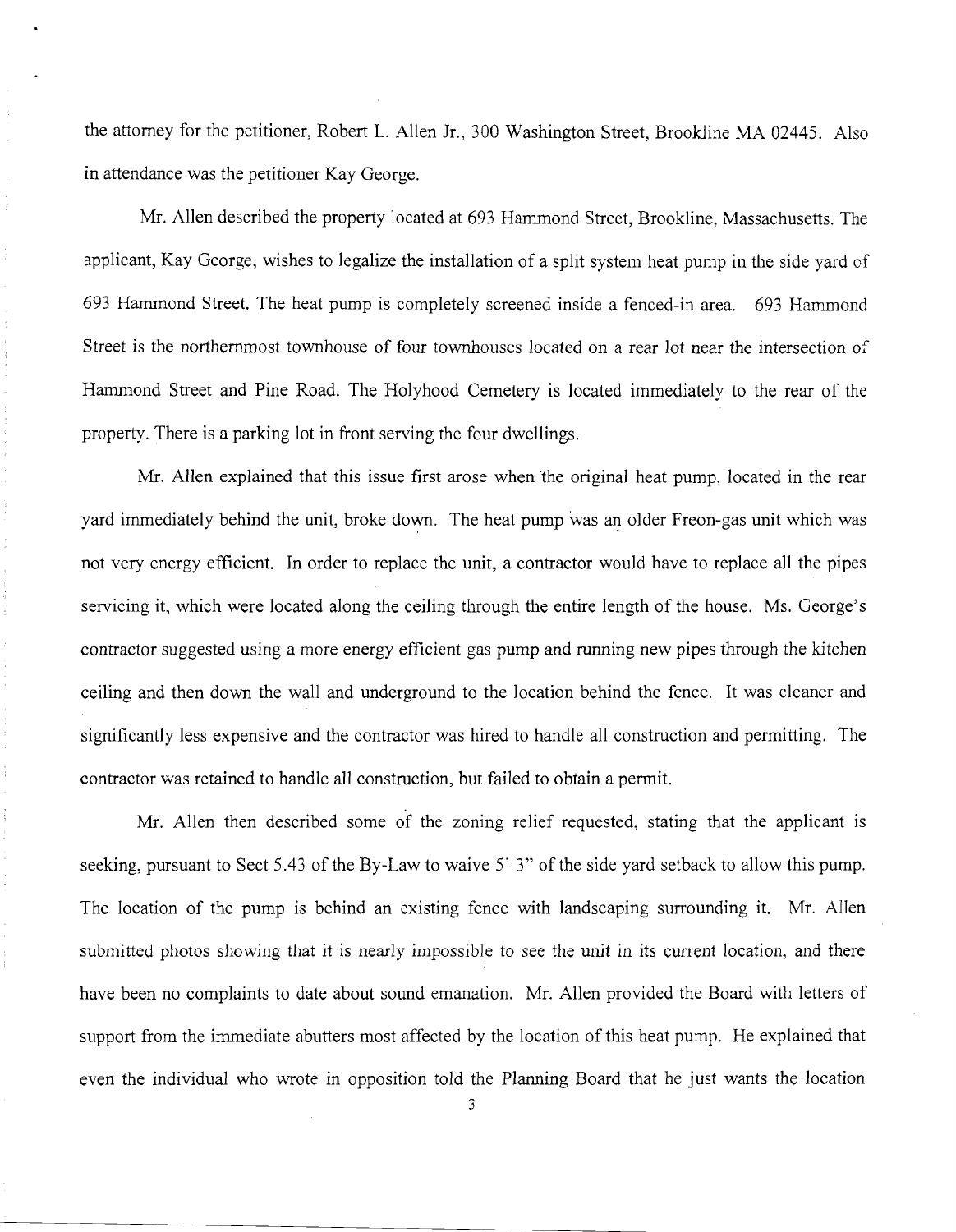approved and if the Town is comfortable with the proposal then he is comfortable with the proposal. The Planning Board unanimously approved the plan and was supportive of the proposed counterbalancing amenity of an enhanced landscape plan.

Chairman Book asked whether the heat pump was located in the common area of the condominium. Mr. Allen stated that it was and that, if granted the relief, the petitioner will be required to work out an arrangement with the condo association. Board Member Zuroff asked whether other unit owners will have the same problem. Mr. Allen stated that he was uncertain as to the heating pumps and future needs of other unit owners.

Chairman Book asked whether anyone in attendance wished to speak in favor of or against the proposal. No one rose to speak for or against the proposal.

Courtney Synowiec, Planner, delivered the findings of the Planning Board.

## **Section 5.43** - Exceptions to Yard and Setback Regulations

| <b>Section 5.60 – Side Yard Setback</b>                               |  |
|-----------------------------------------------------------------------|--|
| <b>Section 5.63 – Accessory Buildings or Structures in Side Yards</b> |  |

| Dimensional Requirements                | <b>Required</b> | Proposed | Relief                                    |
|-----------------------------------------|-----------------|----------|-------------------------------------------|
| Side Yard Setback - Accessory Structure | 6 feet          | 9 inches | Special Permit /<br>Variance <sup>*</sup> |

\*Under *Section* 5.43, the Board of Appeals may waive yard and setback requirements if counterbalancing amenities are provided.

#### **Board of Appeals** Case #2557 - Modification required

Ms. Synowiec reported that the Planning Board is supportive of the proposed legalization for the heat pump to serve 693 Hammond Street. The equipment is well screened by a wood fence and attractive landscaping surrounds it.

Therefore, the Planning Board approves the plans by Jonathan Raisz, dated 1/14/2012, subject to the following conditions:

1. Prior to the issuance of a mechanical permit from the Building Department, a final landscaping plan shall be submitted subject to the review and approval of the Assistant Director of Regulatory Planning.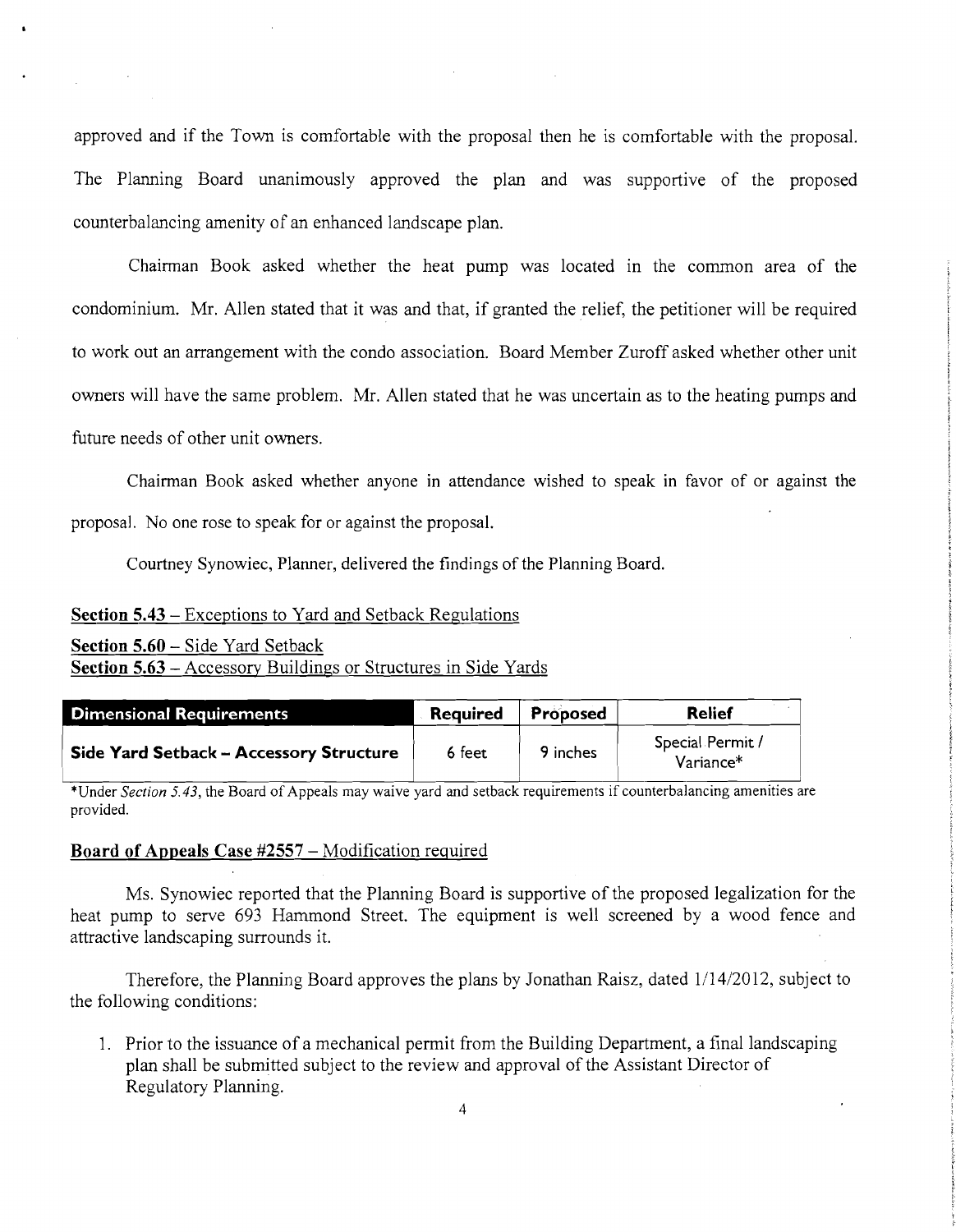2. Prior to the issuance of the required permit from the Building Department, the applicant shall submit to the Building Commissioner for review and approval for conformance to the Board of Appeals decision: 1) a final site plan stamped and signed by a registered architect; and 2) evidence that the Board of Appeals decision has been recorded at the Registry of Deeds.

Chairman Book then called upon Michael Shepard, Building Commissioner, to deliver the comments of the Building Department. Mr. Shepard stated that the petitioner will require a mechanical permit, and that the Building Department will take care of necessary permitting. Mr. Shepard reported that the Building Department was supportive of the requested relief.

The Board, having heard all the testimony, had no further issues to discuss.

The Board then determined, by unanimous vote that the requirements of **Sections 5.43 and 9.05**  of the bylaw had been met to warrant the grant special permits with respect to the requirements of **Section 5.60,** and **Section 5.63** of the bylaw. The Board made the following specific findings pursuant

# to said **Section 9.05:**

- a. The specific site is an appropriate location for such a use, structure, or condition.
- b. The use as developed will not adversely affect the neighborhood.
- c. There will be no nuisance or serious hazard to vehicles or pedestrians.
- d. Adequate and appropriate facilities will be provided for the proper operation of the proposed use.
- e. The development as proposed will not have a significant adverse effect on the supply on housing available for low and moderate income people.

Accordingly, the Board voted unanimously to grant the requested relief subject to the following conditions:

- **1.** Prior to the issuance of a mechanical permit from the Building Department, a final **landscaping plan shall be submitted subject to the review and approval of the Assistant Director of Regulatory Planning.**
- **2. Prior to the issuance of the required permit from the Building Department, the applicant**